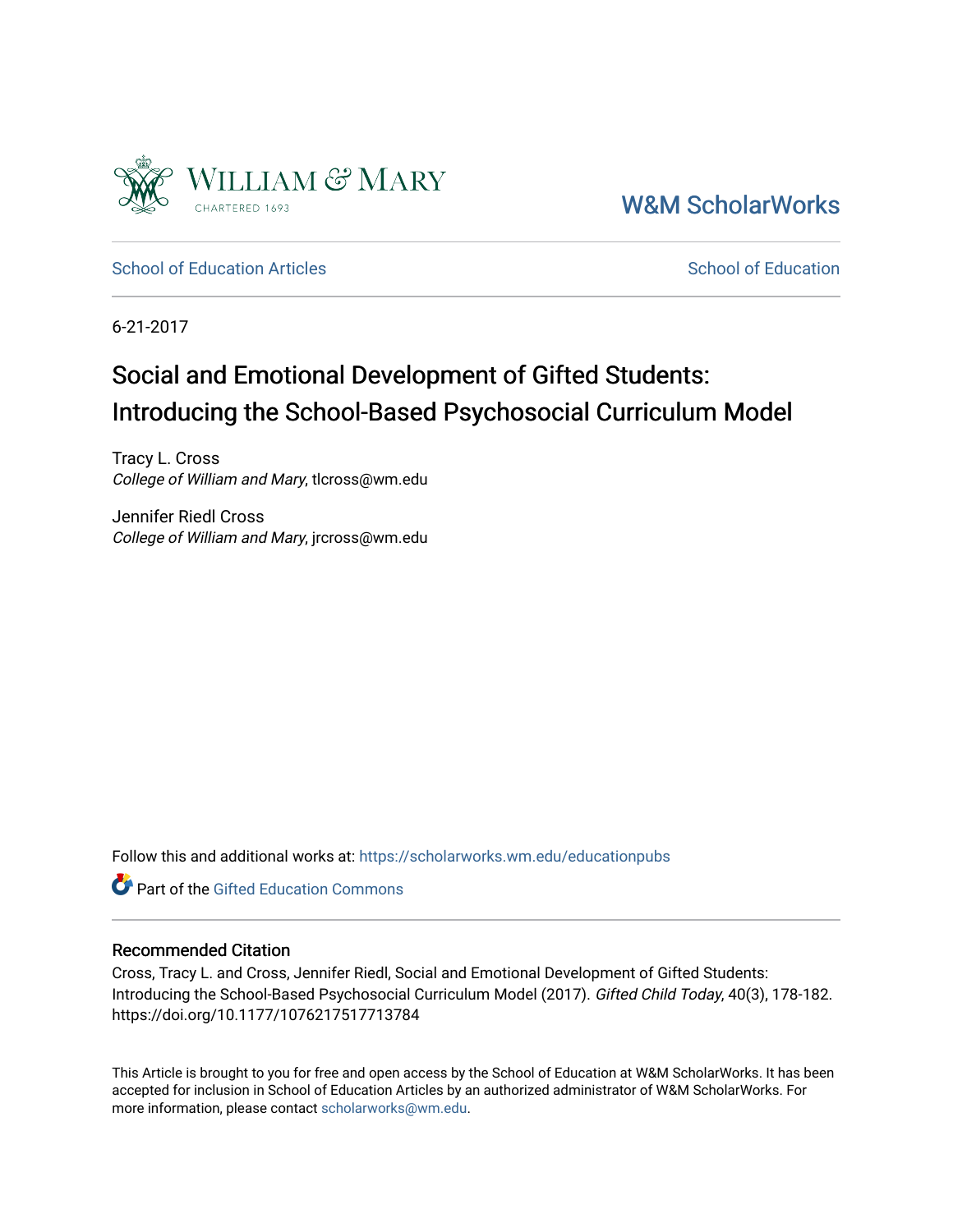# **COLUMN**

# Social and Emotional Development of Gifted Students

Introducing the School-Based Psychosocial Curriculum Model

Tracy L. Cross, PhD<sup>1</sup> and Jennifer Riedl Cross, PhD<sup>1</sup>

**Abstract:** This column introduces the school-based psychosocial curriculum model. The model incorporates Erik Erikson's theory of psychosocial development and applies it to a planned program of talent development.

**Keywords:** gifted children, psychosocial development, talent development, curriculum

I n the education of our nation's students, we often move from one exciting new idea to the next, hoping to find a magic bullet that can transcend the myriad complexities of the teaching and learning process of tens of millions of students from numerous backgrounds across the 50 United States of America. Just a few of the issues and factors that can influence teaching and learning include opportunity to access literacy materials, preschool opportunities, stability of home, access to opportunities to visit and participate in cultural and scientific endeavors in the community, access to mentors, positive role models, access to appropriately trained professional educators, challenge in school, appropriate pacing, English language needs, and possible disabilities to name

a few. As we focus on students with gifts and talents (SWGT), we have also learned that differing organizational structures such as flexible ability grouping, self-contained classrooms, and residential academies can offer positive learning outcomes. Moreover, some instructional strategies like curriculum

compacting and problem-based learning have proven quite valuable in the overall school-based learning of SWGT.

In addition to the factors and variables noted above, the community that is concerned with educating students with gifts and talents is evolving away from IQ and other entity conceptions of giftedness to more talent development models that recognize abilities are developed over time in increasingly more focused talent domains. There are numerous factors and influences that contribute to talent development such as good teaching, practice, role models, and so forth. There is a growing

CORALL STUD (INCLUDING THE GETS) **STUDENTS** (including those with gifts and talents) to reach their potential, significant and ongoing development in the psychosocial domain is necessary."

recognition that there are important psychosocial qualities that are critical to developing the highest-level accomplishment by students within talent domains. While that belief is widely held, researchers and practitioners in gifted education have very few theory-driven models of psychosocial development. Valuable constructs have been offered that tend to be rather focused on one or two aspects of psychosocial development (e.g., "growth mind-set"), but there are virtually no large-scale,

developmentally oriented theories of psychosocial development that have been applied to the development of talent among students with high ability.

This column expands on a previous *Gifted Child Today* (*GCT*) column (Cross, 2001) that provided an

introduction to Erik Erikson's Theory of Psychosocial Development. The current column provides an application and expansion of Erikson's theory to talent development. More specifically, the new application focuses on schools and is entitled the school-based psychosocial curriculum model

DOI: [10.1177/1076217517713784](http://doi.org/10.1177/1076217517713784). From <sup>1</sup>The College of William & Mary Center for Gifted Education. Address correspondence to: Tracy L. Cross, PhD, The College of William & Mary, Williamsburg, VA 23185, USA; email: tlcross@wm.edu.

For reprints and permissions queries, please visit SAGE's Web site at http://www.sagepub.com/journalsPermissions.nav. Copyright © 2017 The Author(s)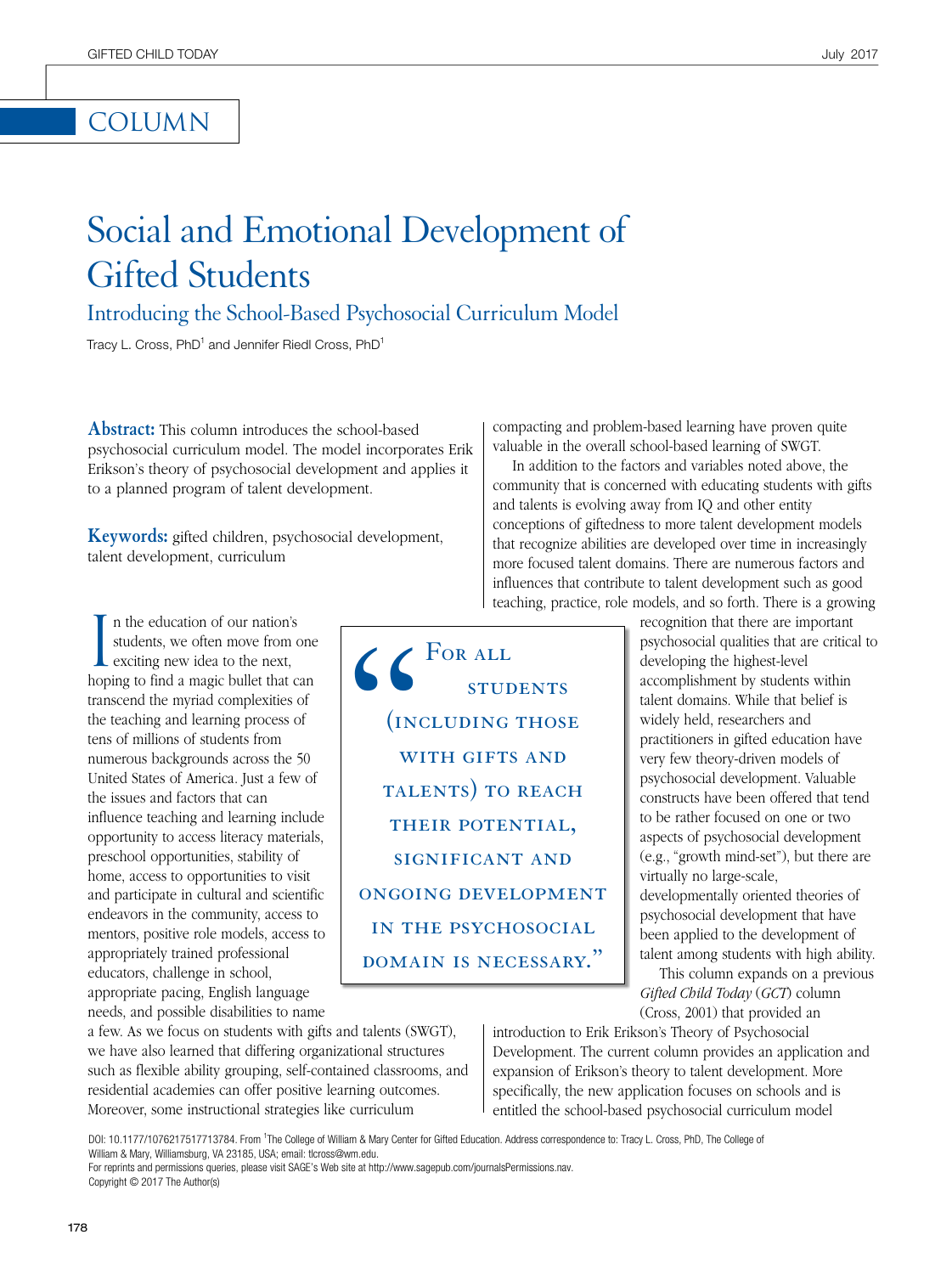| <b>Approximate age</b> | <b>Crisis</b>                          | <b>Essential strength</b> |
|------------------------|----------------------------------------|---------------------------|
| Birth to 1 year        | Trust vs. Mistrust                     | Hope                      |
| 1 to 3 years           | Autonomy vs. Shame and Doubt           | Willpower                 |
| 3 to 6 years           | Initiative vs. Guilt                   | Purpose                   |
| 6 to 12 years          | Industry vs. Inferiority<br>Competence |                           |
| 12 to 20 years         | Identity vs. Role Confusion            | Fidelity                  |
| 20 to 40 years         | Intimacy vs. Isolation                 | Love                      |
| 40 to 65 years         | Generativity vs. Stagnation            | Care                      |
| 65 years and older     | Integrity vs. Despair                  | Wisdom                    |

Table 1. Erikson's (1963) Stages of Psychosocial Development

(SPCM). Schools exist to build academic skills that students cannot achieve without the necessary psychosocial skills. Schools are a social context and only with the psychological foundation to engage in social endeavors will students be successful. Erik Erikson's (1963) theory of psychosocial development holds the key.

Erikson's theory describes development as proceeding through stages or *crises* that arise from tension between the person and her or his environment as the person becomes capable and aware of new abilities. For example, as a toddler becomes capable of running, tension most certainly arises as parents now have to worry about safety and control. In Erikson's crisis of autonomy versus shame and doubt, the toddler must learn a balance between acting willfully and being ashamed or doubtful about his actions. The environment must impose some restrictions for the child's well-being, but too many restrictions will teach the child to always doubt her desire to act and too few will make the child unbearable to be around and, likely, unsafe. Erikson proposed that a healthy balance in the outcome of each crisis—a *favorable ratio*—would lead to optimal psychological development. Table 1 describes the crises and their approximate ages. We have written about these elsewhere (Cross & Cross, 2017; Cross, Cross, & Andersen, 2017).

Erikson saw the resolution of these crises as contributing to a healthy *ego*, the core sense of the self. As children navigate the psychosocial crises, they develop *essential strengths* that contribute to a strong ego (see Table 1). Ego in the Eriksonian sense is different from the popular conception of ego, which carries a negative connotation. We want everyone to have strong egos, which will come from a healthy balance between the individuals' desires and abilities and environmental support for them. Gifted students arrive in school having passed through several of the stages, but lessons from psychotherapy teach us that we can still have a positive effect and should not limit our programming to the age at which a crisis is first met.

The SPCM utilizes Erikson's crises as a framework, with "Developing Ego Strength" as the theme. There is no research evidence that SWGT progress through Erikson's stages at a more rapid pace than their age mates, but curriculum developers should keep an open mind to that possibility. In general, however, the image in Figure 1 overlays Erikson's stages on the approximate age ranges when they may appear: preschool, elementary, and secondary. Curriculum and professional development can be generated from this model to build ego strength among SWGT.

# **Creating a Planned Program of Psychosocial Development**

A school-based program designed to support the development of ego strength should address the crises from Trust versus Mistrust to Intimacy versus Isolation, through both professional development for teachers and counselors and direct instruction for SWGT. In Cross and Cross (2017), we recommended that the ideal starting point in planning such a program is in the essential strength of *fidelity*, the outcome of the crisis Identity versus Role Confusion. We offer an example of how we might begin to apply the SPCM. If we desire to help a SWGT in adolescence or early adulthood to view him- or herself as a research mathematician, prepared to take on a challenging college curriculum with the long hours of difficult work that will go into being successful, certain lessons are recommended by Erikson's theory. First, the essential strength of *hope* will be nurtured if the student has learned at some point how to put her or his confidence in others who will have the student's best interest in mind. A lesson in how to recognize those who can be trusted as supporters and those who will be unsupportive or even oppositional will provide an important foundation for gifted students at any age. Self-soothing techniques will help a SWGT learn how to take care of him- or herself during times of stress, which she or he is sure to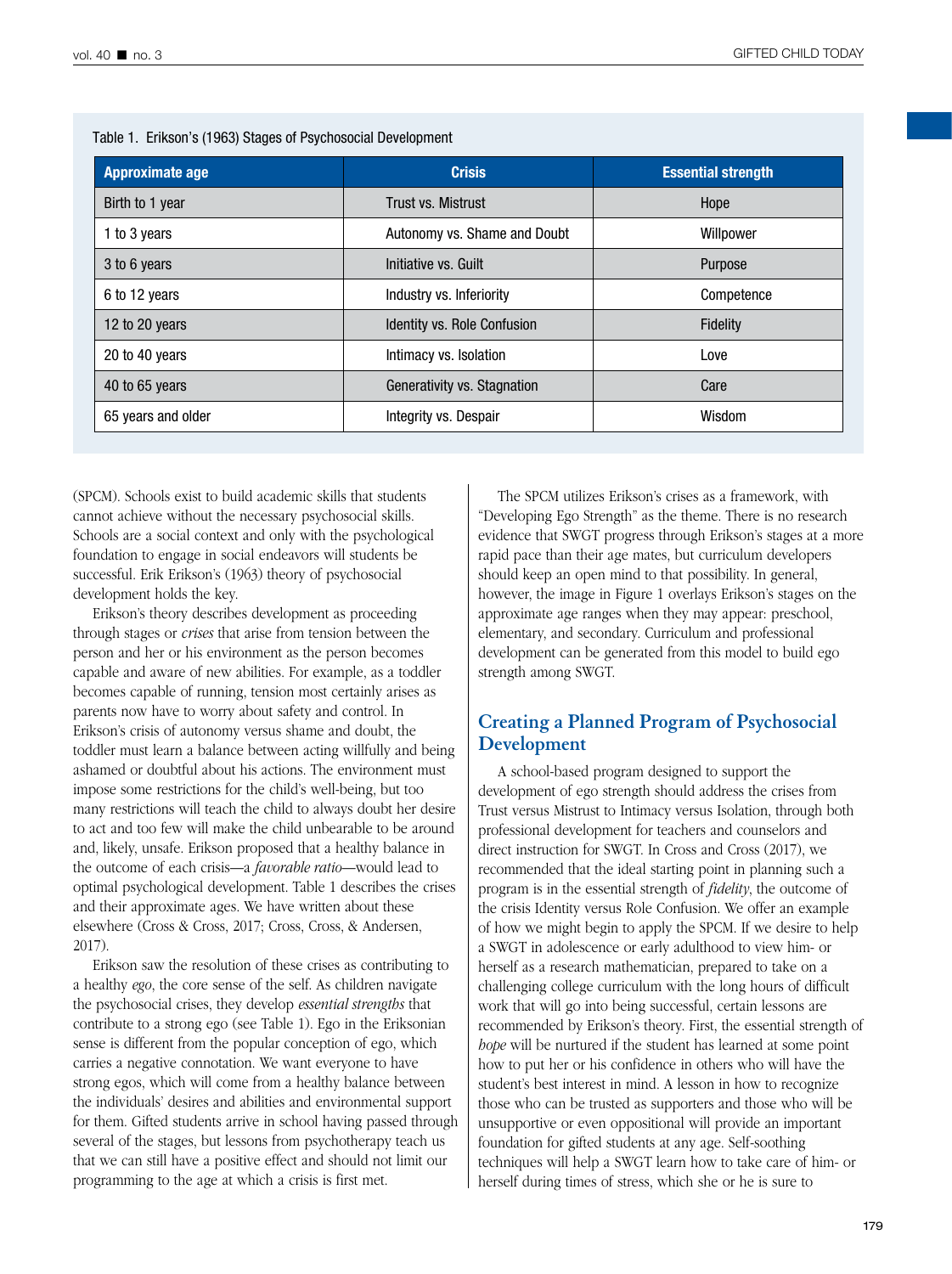



experience on the road to becoming a research mathematician. Lessons in how to find and talk openly with a counselor will help the SWGT deal with more significant psychological distress, giving her or him the hope needed to be successful.

Professional development that addresses the crisis of Trust versus Mistrust will enlighten teachers to the needs of their highly capable students—that they may recognize and be responsive to them. When students discover they can trust their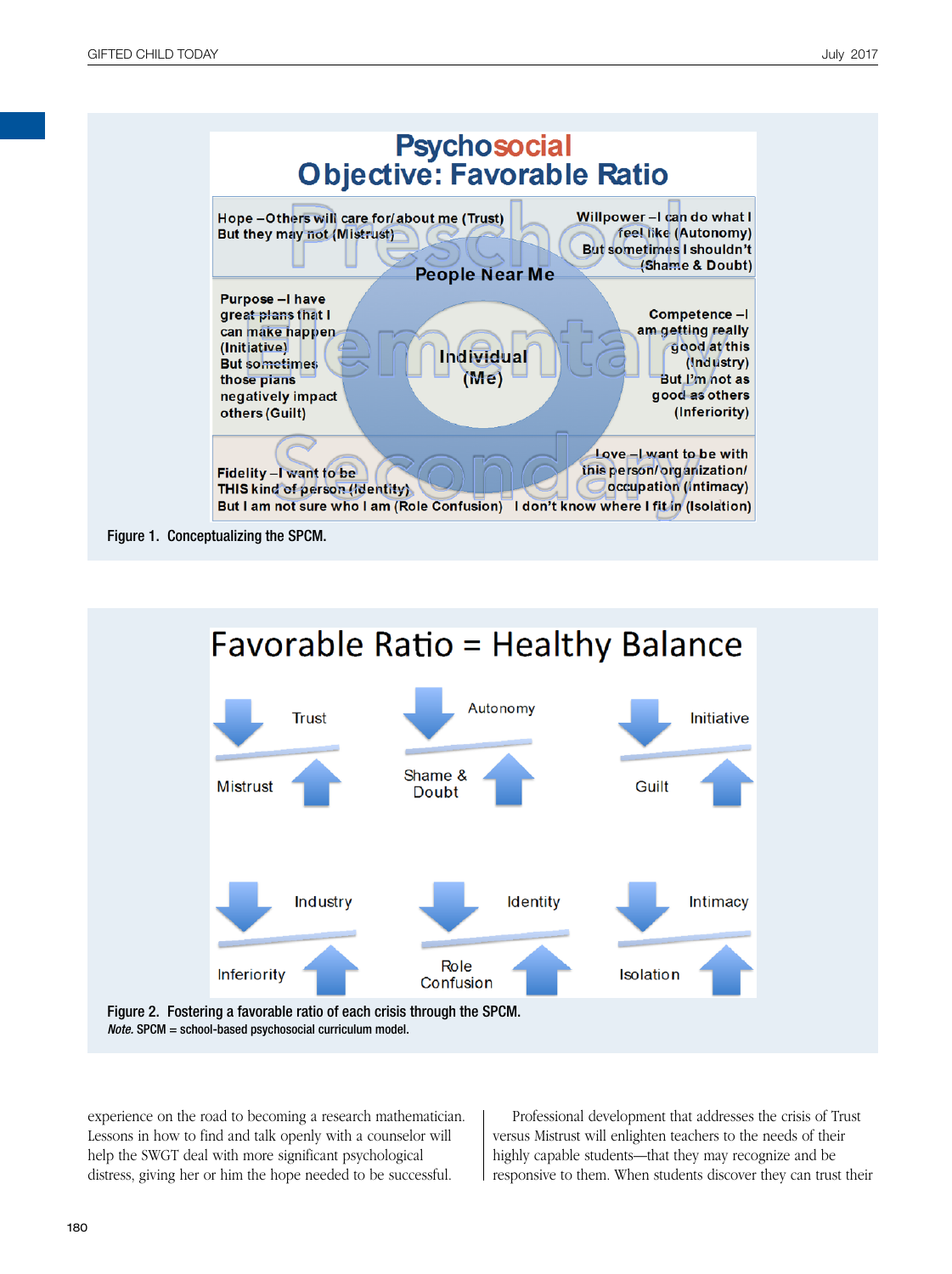| <b>Essential strength</b> | <b>Crisis-Positive</b>                                      | <b>Crisis-Negative</b>                                                  |
|---------------------------|-------------------------------------------------------------|-------------------------------------------------------------------------|
| Hope                      | Trust                                                       | <b>Mistrust</b>                                                         |
|                           | Identify internal resources                                 | Identify resources and barriers (e.g., supporters<br>and nonsupporters) |
|                           | Self-soothing                                               | How to participate in counseling                                        |
| Willpower                 | Autonomy                                                    | Shame and doubt                                                         |
|                           | Persistence                                                 | Letting go                                                              |
|                           | Creative ways to pursue desires                             | Recognizing impact on others                                            |
| Purpose                   | Initiative                                                  | Guilt                                                                   |
|                           | Goal setting                                                | Realistic goal setting                                                  |
|                           | Self-advocacy                                               | Avoiding narcissism, egotism                                            |
|                           | Being yourself                                              | Considering others                                                      |
|                           | Developing passion                                          | Developing balance                                                      |
|                           | Working alone                                               | Cooperation/working in groups                                           |
| Competence                | Industry                                                    | Inferiority                                                             |
|                           | Identifying interests                                       | Trying new things                                                       |
|                           | Your social goals                                           | Others' social goals                                                    |
|                           | Succeeding                                                  | Failing (positive)                                                      |
|                           | Accepting/pursuing challenge                                | Big-Fish-Little-Pond-Effect                                             |
|                           | Practice                                                    | <b>Entity beliefs</b>                                                   |
| <b>Fidelity</b>           | Identity                                                    | Role confusion                                                          |
|                           | Knowing own/family/community values                         | Learning about others' values                                           |
|                           | Career development                                          | Multipotentiality                                                       |
|                           | Authenticity                                                | Possible selves                                                         |
|                           | Self-concept                                                | Reputation                                                              |
|                           | Being yourself                                              | Information Management Model (e.g., code-switching)                     |
| Love                      | Intimacy                                                    | Isolation                                                               |
|                           | Identifying opportunities commensurate<br>with one's values | Learning the requirements of one's role in a group                      |
|                           | Leadership training                                         | Servant leadership                                                      |
|                           | Features of positive romantic<br>relationships              | Features of negative romantic relationships                             |

Table 2. Possible Lessons From Issues and Themes Suggested by Erikson's Psychosocial Crises

*Source.* Adapted from Cross, Cross, and Andersen (2017).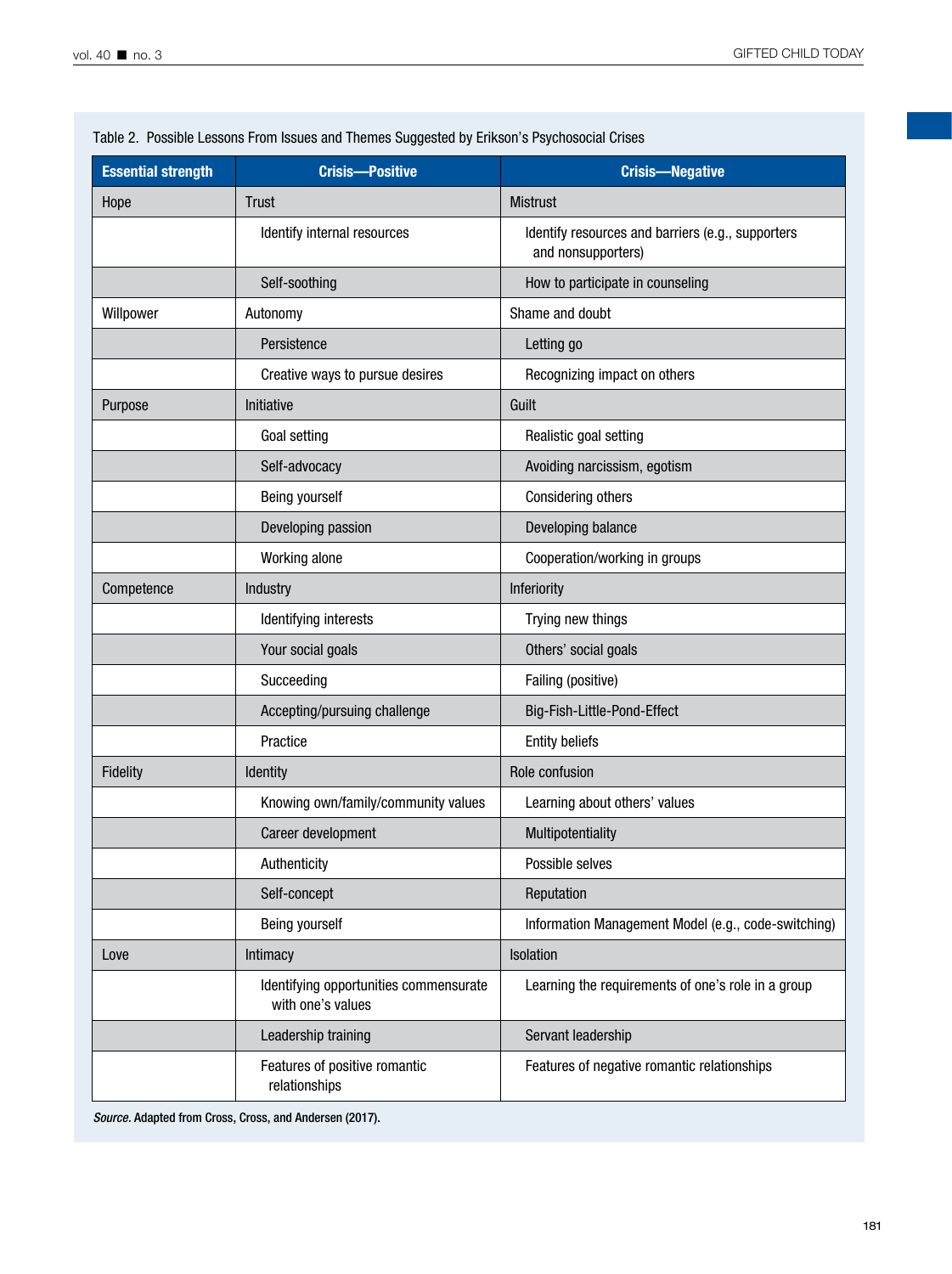teachers to take them seriously, to care about their boredom and give them positive attention, the balance of the lesson will tip toward Trust. To achieve a favorable ratio, they should also know that their teachers will not always understand their questions or their desire to learn more, will be too busy to attend to their boredom, and cannot always respond to their needs. In this example, they can develop hope if they learn to cope with the ways in which their environment *cannot* provide for them. Lessons suggested by this example would include strategies for dealing with a too-busy teacher or boredom in the classroom. Rather than feeling hopeless that the world is against them, the SWGT with ego strength will have hope that she or he can trust that her or his needs will be met, but will know what to do when they inevitably will not.

Each crisis can be examined in a similar way to the example above. How can a favorable ratio, with a tip toward the positive side, be achieved (see Figure 2) in each of the crises? A planned program designed to consider both sides of the crises should include both intrapersonal (within the SWGT; the "Individual" in Figure 1) and interpersonal (with others; the "People near me" in Figure 1) components. The objective is to achieve a balanced perspective, leading to ego strength. At different ages, SWGT will experience different interpersonal issues. For example, young SWGT may enjoy helping their peers, but the expectation that they will help can become burdensome as their own workload increases. An age-appropriate lesson would take such differences into consideration. Table 2 describes possible lessons for each of the essential strengths.

Talent development requires a strong ego. SWGT must be motivated and able to pursue the goals necessary to achieve their maximum potential. The brief description provided here is intended to whet the appetite of those wishing to foster the psychosocial skills of their students. We encourage you to read more in Cross et al. (2017) and Cross and Cross (2017). We hope that the SPCM will provide an easy to use guide for developing curriculum in the psychosocial domain. For all students (including those with gifts and talents) to reach their

potential, significant and ongoing development in the psychosocial domain is necessary.

# **Conflict of Interest**

The author(s) declared no potential conflicts of interest with respect to the research, authorship, and/or publication of this article.

## **Funding**

The author(s) received no financial support for the research, authorship, and/or publication of this article.

### **References**

- Cross, T. L. (2001). Social/emotional needs: Gifted children and Erikson's theory of psychosocial development. *Gifted Child Today*, *24*(1), 54-55.
- Cross, T. L., & Cross, J. R. (2017). Maximizing potential: A school-based conception of psychosocial development. *High Ability Studies*. Advance online publication. doi:10.1080/13598139.2017.1292896
- Cross, T. L., Cross, J. R., & Andersen, L. (2017). The school-based psychosocial curriculum model. In J. VanTassel-Baska & C. A. Little (Eds.), *Content-based curriculum for high-ability learners* (3rd ed., pp. 383-407). Waco, TX: Prufrock Press.

#### **Bios**

*Tracy L. Cross, PhD, is the Jody and Layton Smith professor of psychology and gifted education, and serves as the executive director of the Center for Gifted Education at the College of William & Mary. He is the current editor of the Journal for the Education of the Gifted. He can be reached at TLCross@wm.edu.*

*Jennifer Riedl Cross, PhD, is the director of research at the William & Mary Center for Gifted Education, where she writes grants and coordinates and conducts research. She teaches educational psychology and research methods courses in the William & Mary School of Education.*

Erikson, E. H. (1963). *Childhood and society* (2nd ed.). New York, NY: W.W. Norton.